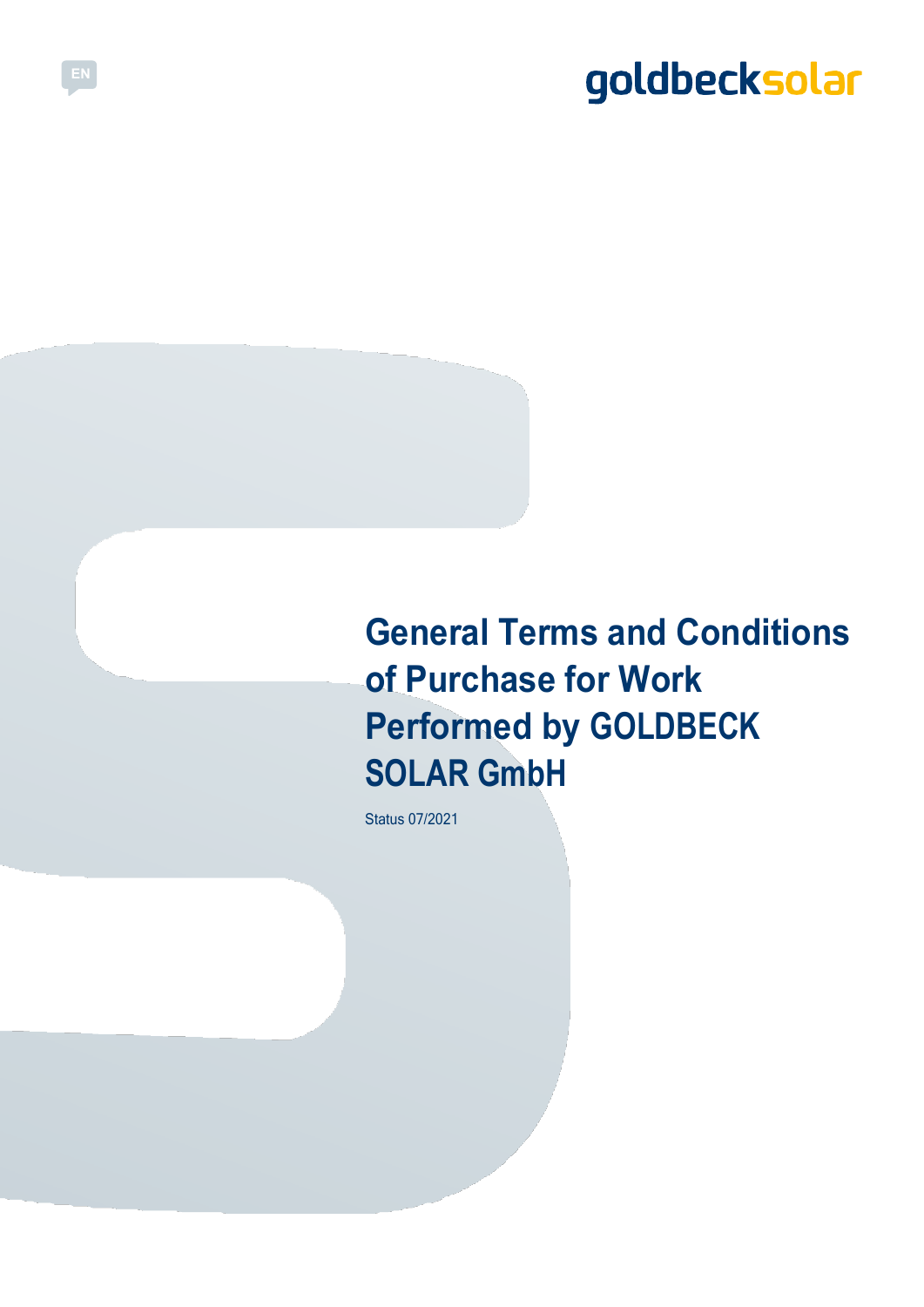## **General Terms and Conditions of Purchase for Works and Services of GOLDBECK SOLAR GmbH (hereinafter: GOLDBECK SOLAR), as of 07/2021**

These general terms and conditions of purchase shall apply exclusively to all current and future contracts for work and services between GOLDBECK SOLAR and the contractor. Deviating, conflicting or supplementary general terms and conditions of the contractor shall not be valid, even if they are not expressly contradicted, unless GOLDBECK SOLAR expressly agrees to their validity in writing.

#### **§ Conclusion1 of contract, basis of contract**

1.1. An order including these General Terms and Conditions of Purchase may be placed verbally, in writing or in text form. If the order is not placed under inclusion of these General Terms and Conditions of Purchase, GOLDBECK SOLAR shall be entitled to effectively include these General Terms and Conditions of Purchase by way of the order or order confirmation or in the commercial letter of confirmation.

1.2. In case of contradictions between different parts of the contract or within them, the more comprehensive or higher-quality service shall be deemed to be owed. GOLD- BECK SOLAR may at any time demand modified or additional services in connection with the order at the terms and conditions of the contract including the agreed discounts. Changes of the scope of services shall require the written order or confirmation of GOLD- BECK SOLAR. In case of changes of the service, the parties shall strive for an agreement on the additional or minimum costs before execution. However, GOLDBECK SOLAR shall be entitled to order changes of the scope of performance at any time even without prior agreement on the additional or reduced costs as far as the execution is not unreasonable for the contractor. Reasons for a possible unreasonableness shall be presented by the contractor without delay, at the latest 1 week after the order for performance. After expiry of the deadline, the Contractor's objection shall be precluded.

1.3. The contractor assures compliance with the GOLDBECK SOLAR compliance guidelines (https:// goldbecksolar.com/wp-content/uploads/2020/06/ goldbecksolar\_compliance\_guideline\_en.pdf).

Insofar as the Employee Posting Act, the Collective Bargaining Act or the Minimum Wage Act (together hereinafter referred to as the "Special Labor Laws") apply, the following provisions shall apply:

(i) The Contractor undertakes to observe the Special Labor Laws and to ensure their observance by its employees, its officers and its bodies, as well as by third parties engaged or employed by it;

(ii) the contractor shall indemnify GOLDBECK SOLAR from any liability or obligation towards third parties due to a violation of the contractor, his employees, executives, organs or a third party commissioned or employed by him against one of the Special Labor Laws, including without limitation fines, fees and costs; except for cases of intentional action of GOLDBECK SOLAR;

(iii) in case of a violation of one of the special labor laws by the contractor, his employees, executives, organs or by a third party commissioned or employed by him, GOLDBECK SOLAR shall be entitled to withdraw from the contract or, at the option of GOLDBECK SOLAR, to terminate the contract with immediate effect; and

(iv) In case GOLDBECK SOLAR has reason to suspect that the supplier or his employees, executives, organs or a third party commissioned or employed by him violates one of the Special Labor Laws, the contractor shall prove compliance with these laws by suitable means. Such means shall include, without limitation, the provision of payroll records or time accounts (in pseudonymous form) or the submission of similarly meaningful documents evidencing compliance with the Special Labor Laws.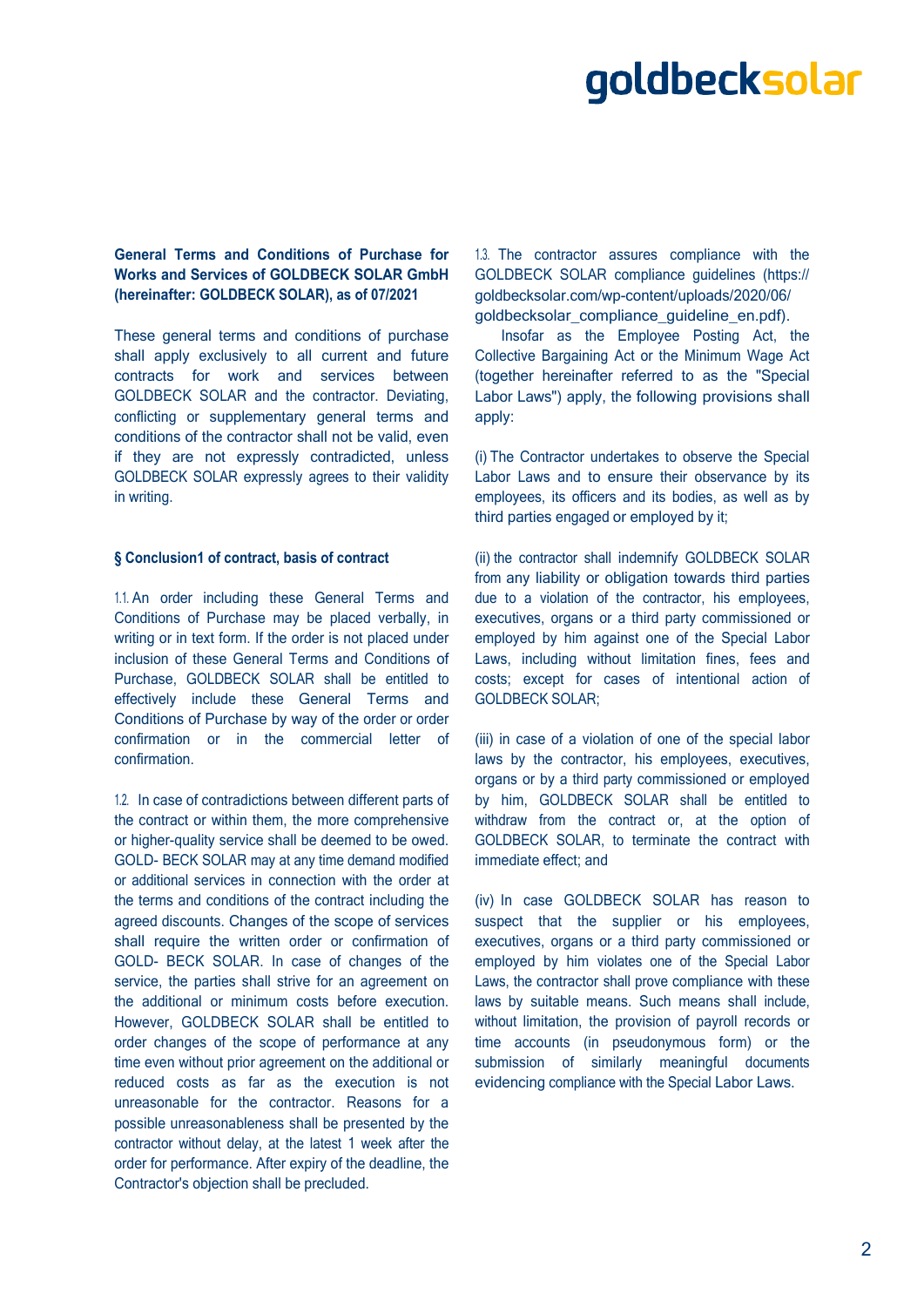### **§ Transfer of2 risk, ownership rights**

2.1. Unless otherwise agreed in individual cases, the risk of performance shall pass to GOLDBECK SOLAR upon acceptance. The same shall apply to partial acceptance with regard to the services which are the subject of the partial acceptance. The operating risk shall pass, as far as applicable, with the handing over of the electrotechnical system part to the person responsible for the system of GOLDBECK SOLAR or to the person of the customer of GOLDBECK SOLAR by the contractor.

2.2. The ownership of delivered components, materials and other delivery items shall pass to GOLDBECK SOLAR upon their unloading at the construction site or upon payment of the corresponding payment milestone, whichever is earlier, irrespective of whether these delivery items are specified in detail in the contract or otherwise brought to the construction site by the contractor for the fulfilment of the performance obligation. The contractor shall not declare a simple retention of title. All extended or prolonged reservations of title are excluded.

### **§ Prices3, terms of payment, invoice**

3.1. All prices shall apply to the complete, defectfree performance including the delivery of all components, materials and other delivery items required for the performance, their transport, securing, packaging and installation as well as all ancillary and special services required for the contractually owed, functional performance.

3.2. All invoices shall state the order number, the purchase order number, the service recipient and the vendor number (if available) and shall otherwise comply with the statutory requirements. The invoices shall be sent by the Contractor in PDF format to the email address [invoice@goldbecksolar.com.](mailto:invoice@goldbecksolar.com) If invoicing is based on a contractually agreed statement of services, the Contractor shall send the invoice together with the statement of services in a PDF file. For

If several invoices are sent, a PDF file must be created for each invoice. Invoices for services according to § 13b para. 2 UStG must contain the statement "Tax liability of the service recipient". GOLDBECK SOLAR hereby confirms for the project subject of the contract that all services of the contractor are used by GOLDBECK SO- LAR itself for the provision of construction services in the sense of § 13b UStG (German VAT Act). In the invoices, material and labor costs of the contractor are to be shown separately, unless the order is invoiced as a lump sum. Invoices without the aforementioned information and, if applicable, without the statement of performance shall be rejected. The Contractor guarantees that it will meet its obligations to the tax office, the employers' liability insurance association and the social security institutions in full and in good time. Corresponding proofs shall be enclosed to the invoices upon request of GOLDBECK SOLAR. The settlement shall be made within 30 days after receipt of the contractually agreed and auditable invoice by GOLDBECK SOLAR.

3.3. For discount periods, the date of receipt of the invoice is decisive, or, if the goods are received later, the date of receipt of the goods.

### **§ Testing4 and execution obligations**

4.1 The contractor shall inspect all components and materials provided by GOLDBECK SOLAR upon delivery for completeness and freedom from defects in corresponding application of § 377 HGB (German Commercial Code). The result is to be noted on the delivery bills. The delivery bills are to be sent to the construction management of GOLDBECK SO-LAR on the day of the inspection. In case of irregularities GOLDBECK SOLAR has to be informed immediately in text form. The contractor has to protect the provided components and materials until acceptance, especially against damage and theft.

The contractor shall check all documents, plans, records and other information received from GOLDBECK SOLAR in connection with the present contract for completeness, correctness and suitability.